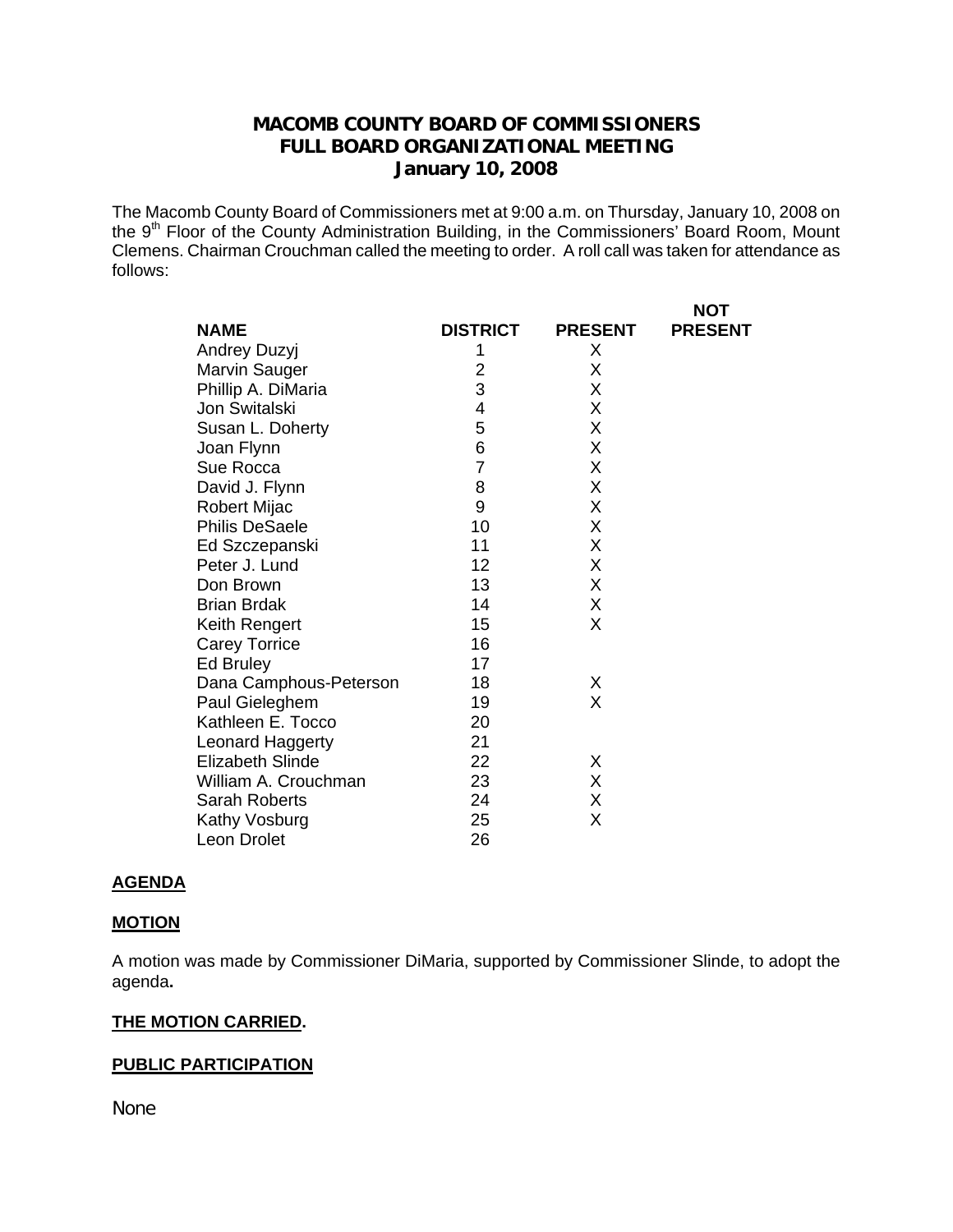## **VICE-CHAIRMAN**

Chairman Crouchman called for nominations for Vice-Chairman.

Commissioner J. Flynn nominated Commissioner Camphous-Peterson, supported by Commissioner Slinde.

Commissioner Duzyj nominated Doherty, supported by Commissioner Gieleghem.

## **MOTION**

A **MOTION** to close nominations was made by Commissioner Slinde, supported by Commissioner J. Flynn.

## **THE MOTION CARRIED.**

A roll call vote was taken.

Voting for Commissioner Camphous-Peterson were: Brown, Camphous-Peterson, DeSaele, Drolet, J. Flynn, Haggerty, Lund, Rengert, Rocca, Sauger, Slinde, Szczepanski, Vosburg and Crouchman. There were 14 votes for Commissioner Camphous-Peterson

Voting for Commissioner Doherty were: Brdak, Bruley, DiMaria, Doherty, Duzyj, D. Flynn, Gieleghem, Mijac, Roberts, Switalski and Torrice. There were 11 votes for Commissioner Doherty.

## **COMMISSIONER CAMPHOUS-PETERSON WAS ELECTED AS VICE-CHAIR – ONE YEAR TERM ENDING DECEMBER 31, 2008.**

#### **SERGEANT-AT-ARMS**

Chairman Crouchman called for nominations for Sergeant-At-Arms.

Commissioner Sauger nominated Commissioner Haggerty, supported by Commissioner Duzyj.

## **MOTION**

A **MOTION** to close nominations was made by Commissioner Szczepanski, supported by Commissioner Vosburg.

#### **THE MOTION CARRIED**.

**COMMISSIONER HAGGERTY WAS ELECTED AS SERGEANT-AT-ARMS – ONE YEAR TERM ENDING DECEMBER 31, 2008.** 

## **PUBLIC PARTICIPATION**

None